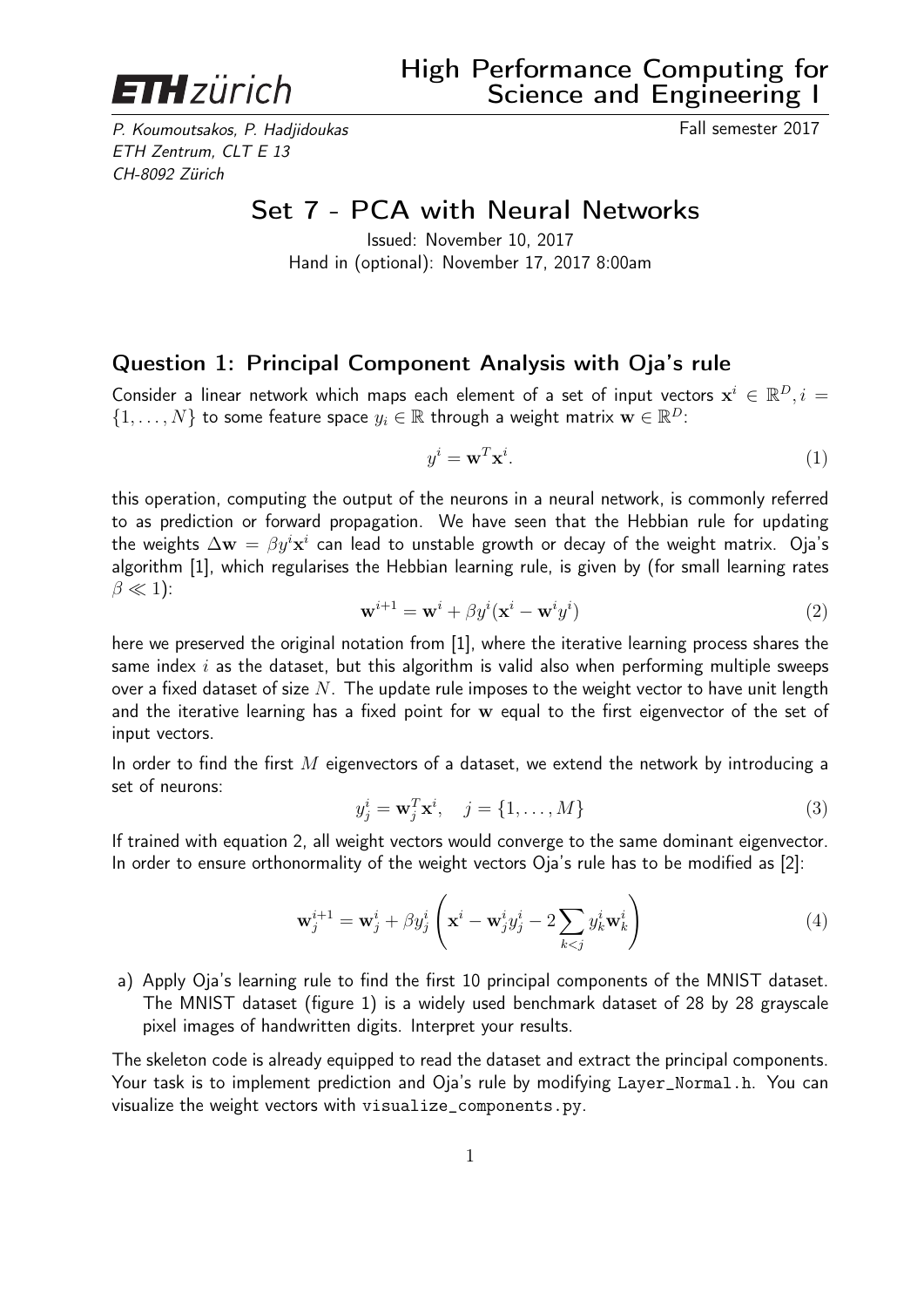

Figure 1: Examples from the MNIST dataset

Note that in order to simplify the notation we are omitting mention of the bias vector. Since we do not assume that the data is centered, each neuron should behave according to  $y^i_j = \mathbf{w}^T_j \mathbf{x}^i{+}b_j.$ Previous and following relation hold true by using the convention of hiding bias into the weight vectors according to  $\mathbf{x}^i \leftarrow \{\mathbf{x}^i, 1\}$  and  $\mathbf{w}_j \leftarrow \{\mathbf{w}_j, b_j\}.$ 

b) Parallelize with OpenMP threads the functions you just implemented, discuss and address any load-balancing issues, and report the scaling of your implementation.

## Question 2: Auto-associative Neural Network

We now consider a neural network with two layers and linear activation functions that is trained via backpropagation. The vector of outputs  $\mathbf{y}^i\ =\ \{y_1^i,\ldots,y_M^i\}\ \in\ \mathbb{R}^M$  of the first layer of neurons is produced by multiplying an input  $\mathbf{x}^i$  with the neurons' weight matrix  $W_\mathsf{a}$   $=$  ${\mathbf \{\mathbf{w}_{\mathsf a,0},\ldots,\mathbf{w}_{\mathsf a,M}\}}^T \in \mathbb{R}^{M \times D}$ 

$$
\mathbf{y}^i = W_\mathsf{a} \mathbf{x}^i
$$

The second (and final layer) receives the output of the first layer and operates with the matrix  $W_{\mathbf{b}} \in \mathbb{R}^{D \times M}$  so that we define the auto-associative output:

$$
\tilde{\mathbf{x}}^i = W_{\mathsf{b}} \mathbf{y}^i = W_{\mathsf{b}} W_{\mathsf{a}} \mathbf{x}^i \tag{5}
$$

When the network is trained to produce an output  $\tilde{\mathbf{x}}^i$  that is equal to the input  $\mathbf{x}^i$  then it can be shown [3] that this (so called "auto-associative network") performs PCA.

In order to train the network we introduce the cost function:

$$
\mathcal{L}(\mathbf{x}^i, W) = \frac{1}{2} ||\tilde{\mathbf{x}}^i - \mathbf{x}^i||^2
$$
\n(6)

The weights can be updated through backpropagation by computing the gradient of the error with respect to  $W$  (which stands for both  $W_\mathsf{a}$  and  $W_\mathsf{b}$ ):  $\mathsf{d}\mathcal{L}(\mathbf{x}^i,W)/\mathsf{d} W.$  Since the gradient is expected to be noisy, it is common practice to update the weights by averaging a 'mini-batch' of gradients:

$$
W^{k+1} = W^k - \frac{\beta}{B} \sum_{i}^{B} \frac{\mathrm{d}\mathcal{L}(\mathbf{x}^i, W^k)}{\mathrm{d}W^k} \tag{7}
$$

where  $\beta$  is the learning rate and  $B$  is the batch-size.

a) Implement the backpropagation algorithm and train the network to find the first 10 principal components of the MNIST dataset. What do you observe ?